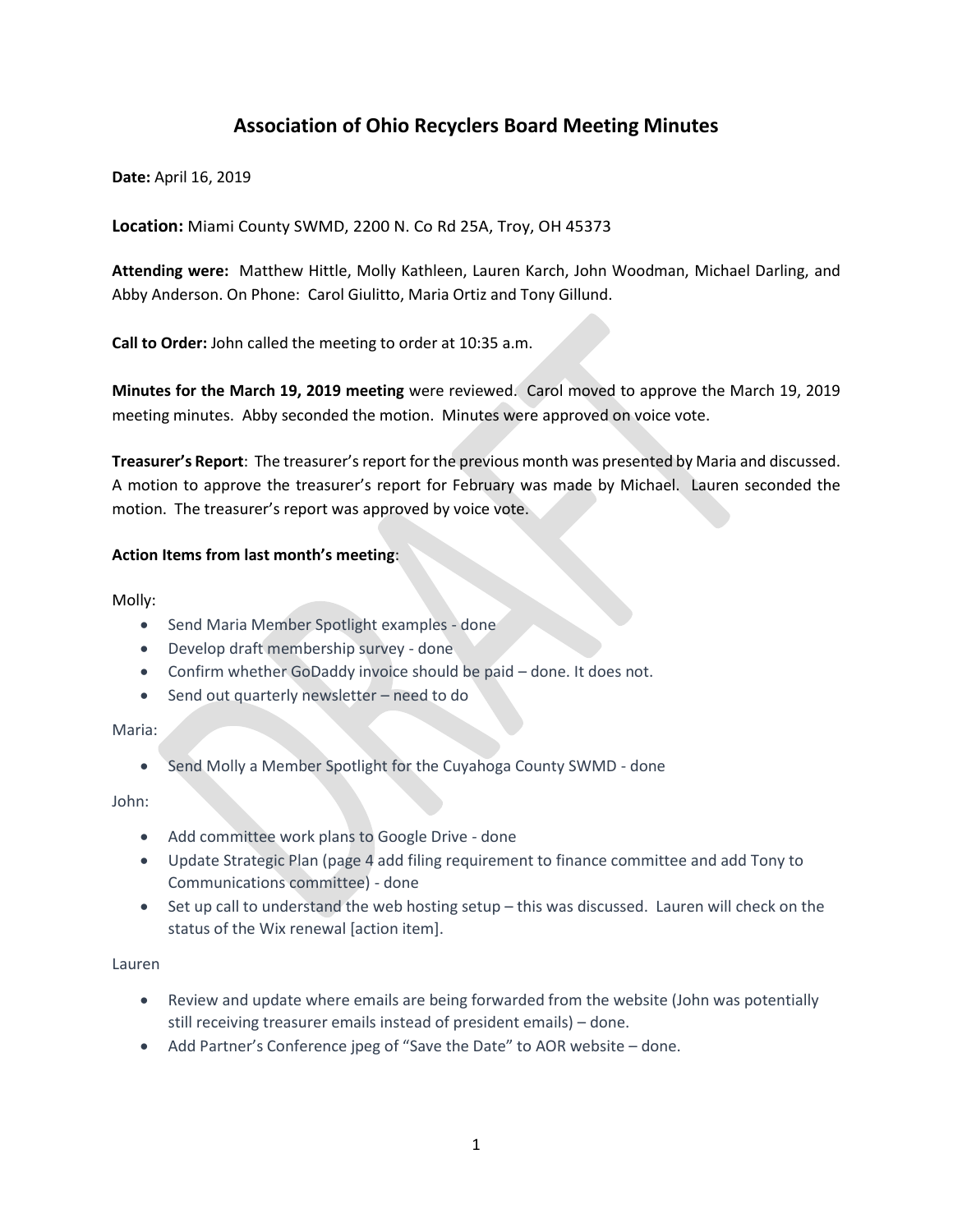Tiffany:

• See if scholarship can be developed for a general AOR board member versus a specific person – done. They require a specific person.

Molly agreed to take the action items for today's meeting.

### B**oard Recruitment**

The list of non-renewing members was shared and discussed. John indicated he would reach out to Tim to see about his commitment to the board [action item].

### **Committee Updates**

Governance Committee – No updates.

Communications and Programming – There was significant discussion to work toward planning a tour in the summer. It was agreed that the tour should take place during one of normal meeting dates (third Tuesdays). July might work best to give ample time for planning. Some potential tour locations included:

- Industrial facilities
	- o Whirlpool
	- o MillerCoors
	- o Abbot's Food
	- o Anheuser Busch
	- o ConAgra
	- o Phoenix Technologies
- Compost Facilities
	- o Innovative Organics
	- o GoZero
- After hours event at GT

It was noted that an industrial facility would likely be a more interesting option.

Events – There was discussion about where the conference material where on the Google Drive. Maria is to contact Kathy to see about the permission levels on the folder(s) for AOR board members [action item].

Strategic Planning – No updates.

Finance – No updates outside the treasurer's report.